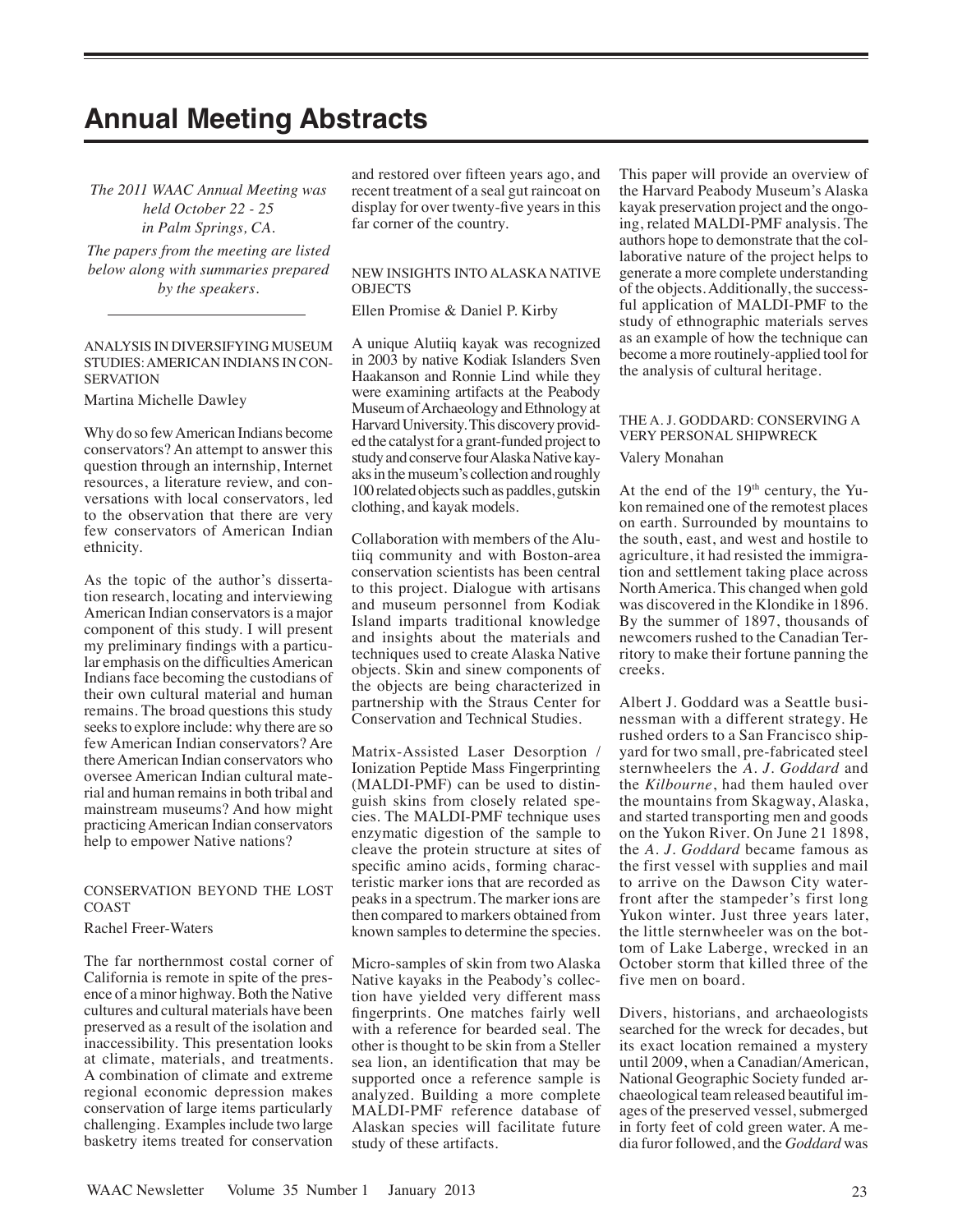# **Annual Meeting Abstracts, continued**

deemed "Archaeological Find of the Year" by a vote of National Geographic Magazine's on-line readers.

Since then, underwater archaeological work, including the first-ever application of underwater sonar scanning to record a ship wreck, archival research, and the conservation and analysis of a small group of recovered artefacts have proved that the *A. J. Goddard* has much to tell us about the everyday life (and death) of working men involved in one of largest mass migration events in the history of human industrialization.

An *A. J. Goddard* exhibit is planned to open at the Yukon Transportation Museum for the summer of 2013. It will feature the artefacts conserved in the Yukon Museums program lab (Whitehorse) by Valery Monahan and several that were treated at the Canadian Conservation Institute's labs (Ottawa) by Tara Grant. Highlights include several pairs of men's shoes and a shirt, a full bottle of vanilla extract, and a small gramophone and three records, including one found *in situ* on the player's turntable.

## A CONSERVATOR'S REFLECTIONS ON THE INSTALLATION OF PACIFIC STANDARD TIME AT THE J. PAUL GETTY MUSEUM

#### Julie Wolfe

The seminal exhibition at the Getty Museum called *Pacific Standard Time: Crosscurrents in L.A. Painting and Sculpture, 1950-1970* brought attention to numerous Southern Californian artists after the second world war until 1980. The sculptures on loan were varied in materials that included traditional ceramic, assemblages, and hard-edged minimalist plastics.

Looking back on the conservation challenges, this talk will walk through the varied sections of the exhibition and focus on some of the mounting and treatment issues involved during the installation. Judy Chicago, Stephan von Heune, and Ed Bereal are some of the artists who will be discussed. Chicago's *Car Hood* arrived with pre-existing structural problems that were worsened during shipment and required stabilization of flaking paint prior to the next shipment.

An acoustical sculpture by von Heune arrived at the Getty with the electrical components not functioning, and the greatest mounting challenges were for DeWain Valentine's large - over eight foot - polyester castings.

# INSTALLING LOS ANGELES: A NEW PERMANENT DISPLAY FOR NATURAL HISTORY MUSEUM'S WPA MODEL OF DOWNTOWN L.A.

# Tania Collas

The relocation and installation of the Natural History Museum's WPA model of downtown Los Angeles presented a unique challenge because of its large size, significant weight, composite structure, and inherent fragility. Contract conservator J. Claire Dean had largely completed the successful treatment and extensive documentation of the model. Now, the in-house conservation and exhibits team would undertake its installation.

We were determined to lift the model without incurring damage or undertaking additional disassembly; at the same time, we were committed to installing it in such a way that it could be safely de-installed with relative ease at some undetermined time in the future. After months of planning, we reconciled the constraints of the object with the laws of physics to install this multi-component model in its new case as part of the museum's upcoming permanent history exhibit, *Becoming Los Angeles*.

# CLEAR OBJECTIVES: LONG-TERM STUDY OF CONSERVATION ADHE-SIVES FOR ART AND DESIGN MADE OF PMMA Donald Sale

The aim of this paper is to establish a framework for long-term investigations of conservation adhesives for poly (methyl methacrylate) (PMMA) sculpture, architectural models, furniture, paintings, and photographs. Treatments are presented alongside unresolved conservation challenges to demonstrate the need to develop robust assessment methodologies for useful long-term investigations. Samples of 20 year old adhesives on PMMA that were exposed to different artificial and natural environments are compared for changes in color and tensile strength in order to inform future studies. An important aim of this paper is to initiate dialogue to identify conservation treatment needs for PMMA and other rigid transparent synthetic polymers.

# ENCAPSULATION AND STABILIZA-TION OF A PAINTED ASBESTOS STAGE CURTAIN

#### Peter Malarkey

During the early 20<sup>th</sup>-century the Nippon Kan was social, economic, and community hub of the close knit pre-internment Seattle Japanese population. A central auditorium that was used for weddings, meetings, and cultural events contained a 17' x 35' asbestos stage fire curtain painted with advertisements by local Japanese businesses, most of which would be later closed for good during internment.

In an effort to preserve this important local document, in 2009 the Wing Luke Asian Museum contracted Peter Malarkey to stabilize the friable paint layers at the front of the curtain and render the 156-pound, 83% chrysotile asbestos object safe for public viewing. Using aquazol as the primary stabilizer proved effective for encasing asbestos fibers, stabilizing paint while preserving its varying optical properties, and providing a theoretically reversible and slightly flexible matrix. This project may have pertinence to those encountering asbestos both in objects and their surrounding architectural contexts.

#### A SUMMARY OF MICROFADING RE-SEARCH AT THE GETTY CONSERVA-TION INSTITUTE

Andrew Lerwill, Ph.D.

Microfading enables the light sensitivity testing of actual objects. This has led to a new paradigm in assessment as it was previously not possible to directly test the light sensitivity of an object itself. In response to continuing changes in cultural heritage conservation's relationship with microfading, a new micro-fading tester has been developed at the Getty Conservation Institute.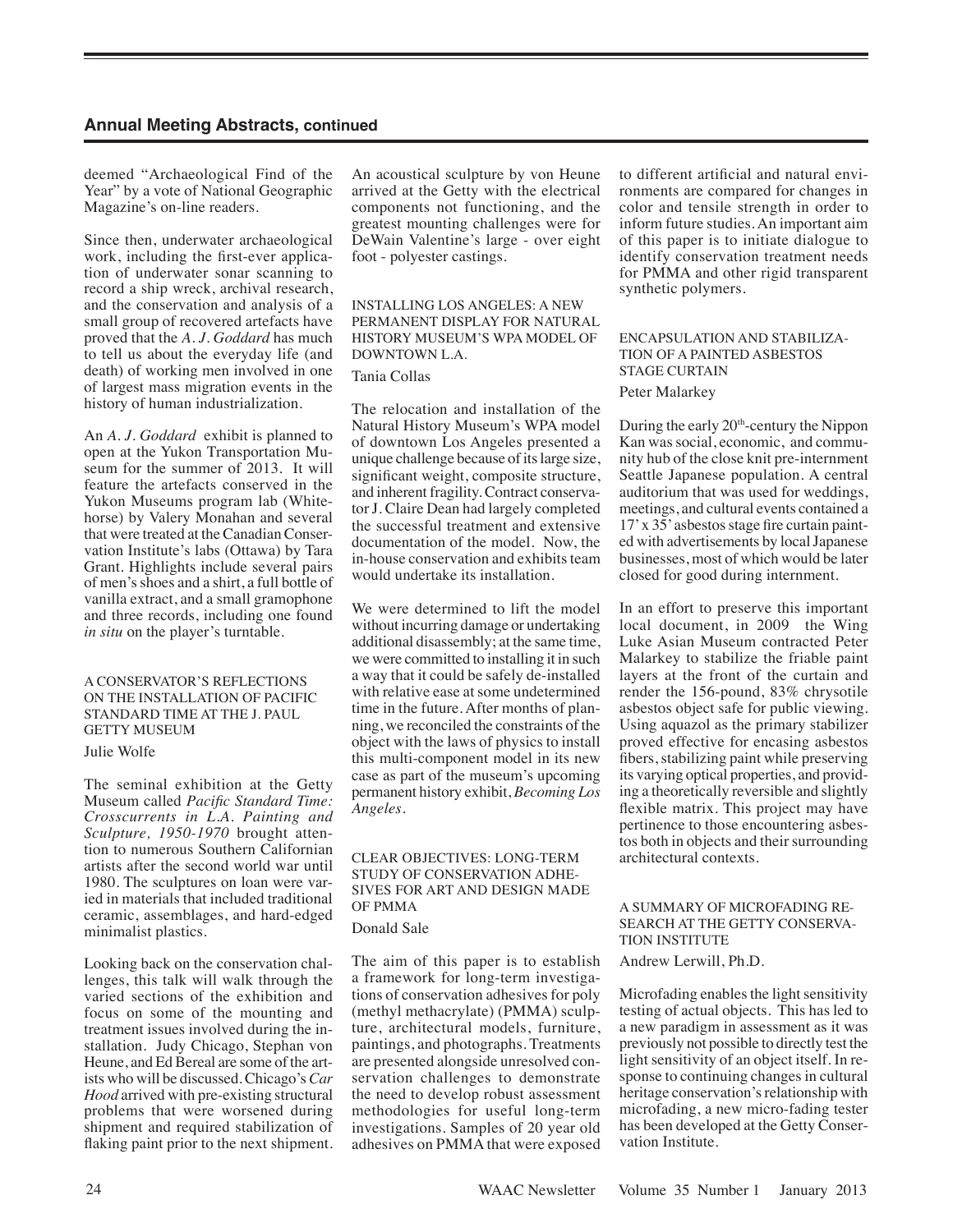# **Annual Meeting Abstracts, continued**

The new instrument was thought necessary for maximum simplicity and portability, meaning a greater number of people from different sections of the conservation community can access the technique with minimal training (a requirement echoed within many institutions worldwide). The overriding aim being to make microfading applied more broadly by non-specialists in more varied locations.

Some of the barriers to achieving highly accurate predictions of an object's future are covered, within a greater discussion of the ever increasing evidence of the useful information the technique provides.

#### LIGHT SENSITIVITY ASSESSMENT OF COLLECTION ITEMS USING THE MICROFADOTESTER IN ORDER TO SUPPORT DECISION MAKING RELAT-ED TO LIGHTING

Christel Pesme

On one hand, light is needed to see, read, and visually appreciate a work of art. On the other hand, light is also one of the major environmental causes of collection items' degradation. Therefore, assessing light sensitivity is a key parameter in order to make proper decisions related to the display of light sensitive collection items.

Twenty years ago, Paul Whitmore from the Carnegie Mellon University designed a Microfadotester (MFT), in order to test the response to light exposure of an individual collection item. Microfadeometry is a light accelerated aging technique. A tiny spot of the surface of the collection item is exposed to a very intense light while the induced color change is simultaneously recorded. Considering the size of the tested spot and the control of the induced color change, the technique is virtually non-destructive.

Before the MFT, light sensitivity of a given item was assessed based on the evaluation of the materials with which the item was made. The light sensitivity of surrogated materials, similar to the ones used for making the item, known thanks to classical light accelerated aging tests was then assigned to the item. Thanks to the MFT for the first time it became possible to measure the actual color change induced by light exposure on the very surface of a collection item. It has been almost ten years now that Microfadotester is regularly used at the GCI in order to assess light sensitivity of specific collection items. The results of the test are used to support the exhibition and loan policies of both the Getty Research Institute and the J.Paul Getty Museum.

The presentation will focus on presenting the method used at the GCI for carrying out microfadotesting to assess light sensitivity of collection items. How the results are integrated in a collection risk management approach will also be presented showing how they can be used by conservator and curator to inform the decision-making related to the display of light sensitive items.

# A TALE OF TWO EARTHQUAKES Lynn Campbell

At 4:35 am on Saturday  $4<sup>th</sup>$  September, 2010, the Canterbury district in New Zealand was shaken by a 7.1 magnitude earthquake. The epicentre was located 40 kilometres west of Christchurch and had a focal depth of 10 km causing widespread damage which affected the whole of the South Island with vibrations felt as far away as Auckland in the North Island. No one died during this earthquake but buildings were badly damaged including many heritage buildings. On December 26<sup>th</sup> there was another big aftershock but again with no loss of life.

However, on the 22nd of February at 12:55 pm there was a 6.3 magnitude aftershock centred in the Port of Lyttelton that devastated central Christchurch and killed 262 people, most in the central city district in relatively modern buildings. The severity of this quake was caused by the fact that its focal depth was only 5 km deep. It was the shallowness of the shake that caused the major wide-scale destruction.

After being extensively involved in the salvage of heritage collections throughout the series of earthquakes, it became immediately apparent to me that cultural institutions were not prepared. Having formed the Canterbury Disaster Salvage Team in 1987 and producing annual workshops and stressing the importance of preparation and awareness of possible threats to collections, I was horrified to discover how ill prepared particularly the small cultural institutions were despite regular training. My Getty research project is based around methods and processes to help smaller institutions in New Zealand find cost effective preventive measures that lessen the amount of damage in major disasters such as earthquake.

This paper will discuss the immediate after effects of the two major earthquakes and relate this to a case study from each event.

#### RESULT! CHRISTCHURCH EARTH-QUAKES TEST MUSEUM'S QUAKE-PROOFING

#### Sasha Stollman

The Canterbury Museum, established in 1869 in Christchurch, New Zealand, currently holds over two million collection items of national and international significance, specializing in Maori, European settlement, Antarctic exploration, and New Zealand natural history.

The original building and subsequent three additions were designed in Gothic Revival style by Benjamin Mountfort. It was built in 1870-82 and remains the oldest purpose-built museum building still in use in New Zealand. Further additions were made, and significant earthquake strengthening was carried out in the latter half of the  $20<sup>th</sup>$  century. The original 1870 wing, referred to as the Mountfort Gallery, which housed successively the Skeleton Hall, the New Zealand Room, and the Canterbury Colonists Galleries, currently exhibits an extensive European decorative arts and costume collection.

This talk focuses on the building strengthening efforts and the collection installation techniques which contributed to the survival of the majority of these decorative arts objects on exhibition during the unprecedented 2010-11 earthquakes which devastated the Canterbury Region of New Zealand.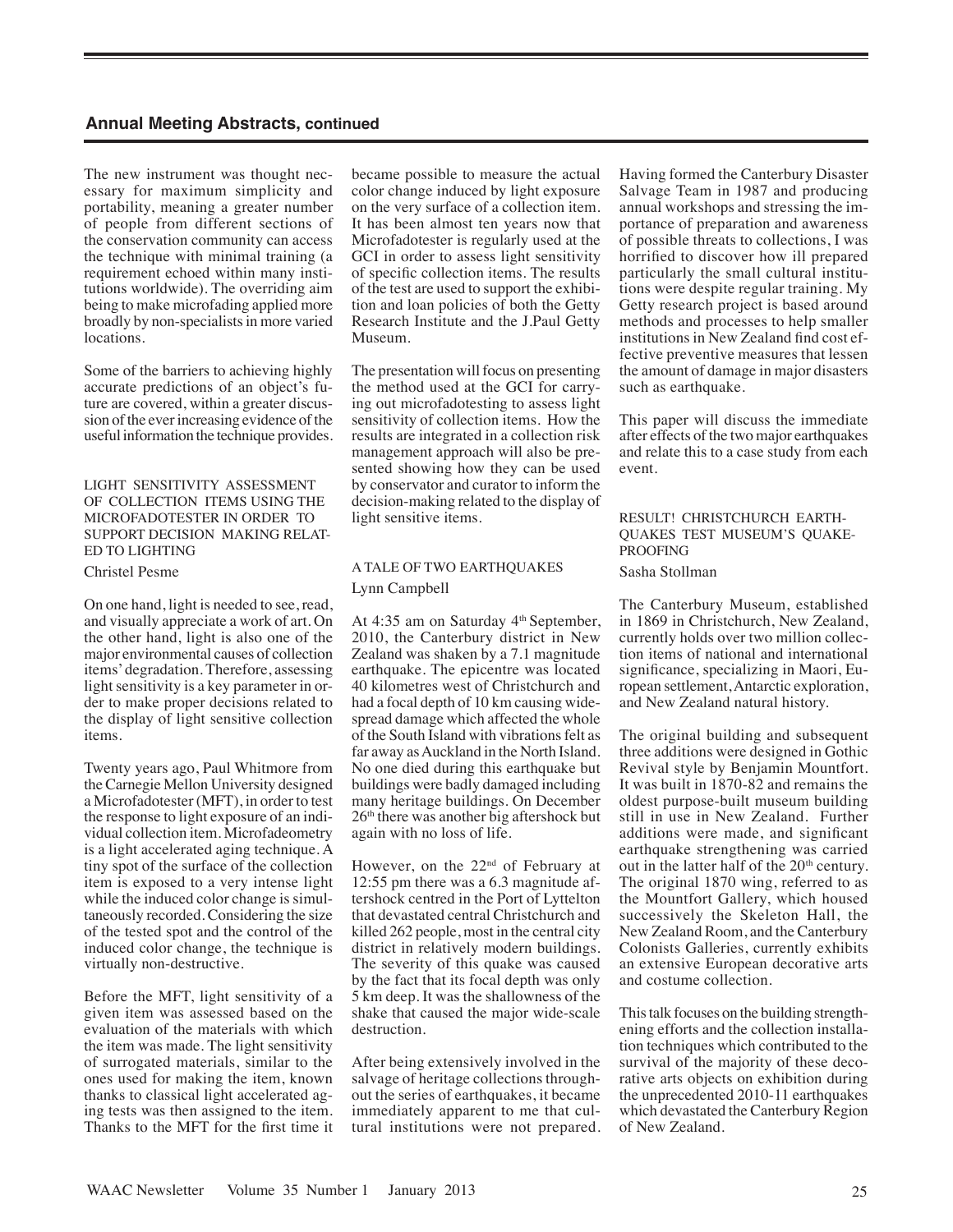#### THE ARTIST MATERIALS COLLECTION AT THE SAN FRANCISCO MUSEUM OF MODERN ART

Theresa Andrews, Michelle Barger, Paula De Cristofaro, Martina Haidvogl, Amanda Hunter Johnson, and Jill Sterrett

The artist materials collection at the San Francisco Museum of Modern Art (SFMoMA) is vital to the mission of the museum's conservation department. More than simply an archive of 20th and 21st-century materials, it contextualizes contemporary art practice and celebrates the department's ongoing and active relationships with artists.

312 and counting, the rapidly growing materials archive includes items like Katharina Fritsch pigments and Jay De-Feo's painting trowel, mock-ups of Eva Hesse's resin sculpture, and refabricated versions of Richard Tuttle installations.

This talk will describe the artist materials collection, how this archive underpins the artist collaborations that are at the very heart of contemporary art conservation, and how it is being envisioned as a dynamic and accessible resource in the SFMoMA expansion scheduled to open in 2016.

## A BRIEF HISTORY OF REVERSE PAINTING ON GLASS AND THE TREATMENT OF AN UNUSUAL SHADOW BOX PAINTING

Susanne Friend

ConservArt Associates has treated a number of reverse paintings on glass (Hinterglasmalerei) over the years, but the most recent acquisition into the studio was of particular interest. The piece defies simple categorization, falling between the cracks of objects, paper, and painting conservation. The artwork consists of layers of spaced painted glass that are viewed against a panel painting in a shadow box. There are also painted paper collage elements adhered to both sides of the glass panes. The treatment of this layered painting will be put into context with other more typical conservation problems with hinterglasmalerei. A brief history of this unusual painting technique will also be presented.

#### ALTERNATIVE TWINING FOR PAINT-ING CONSERVATORS: DEVISING A MOUNTING SYSTEM FOR A SMALL DOUBLE-SIDED PAINTING

Linnaea E. Saunders

This talk will focus on the treatment of a small double sided painting by Marion Kavanagh Wachtel, a California impressionist painter know for her watercolor and oil paintings depicting the landscape of Southern California. More specifically, this talk will focus on the method of mounting this painting, as it posed challenges not typical of a small canvas painting. The talk will also emphasize ways in which methods and techniques drawn from areas outside of conservation training can provide valuable solutions and insights to our practice.

The double-sided painting measures 13 3/8 in X 17 1/4 in. The paintings are executed on cotton canvas, and the oil paint covers all four edges of the canvas on both sides of the painting. Hence there are no tacking margins.

The painting came to the studio as it had been previously mounted between a double-sided rebate using small wire "nails", double-sided tape, and what appears to be glue gun adhesive. The mounting allowed for the owners to display either image they preferred, but the canvas was tenuously held in this mount, and there was no glazing or backing board. The canvas had developed mechanical cracking and an undulating surface and was detached at several areas of the mount.

Treatment included safe removal of the canvas from the mount system, removal of a synthetic varnish and extensive retouching, re-establishing planarity to the canvas, and discrete inpainting of losses.

Requirements for devising a new mounting system included:

-effective mount for the long term that is easily reversible in the future;

-a system that would provided a buffered environment to mitigate changes in relative humidity and therefore extend the period of time the painting would maintain planarity;

-a system that would provide protection of the painting during periodic handling by the owners as they changed which side of the painting is on display.

Modifications of approaches more traditionally used in painting conservation were evaluated, but ultimately a system utilizing twining-traditionally used in basket making-was employed to establish a safe mounting system for the piece.

# IMPACT OF LIGHT SOURCE CHOICE ON COLOR AND COLOR CONTRAST RENDERING OF A SURFACE

# Christel Pesme

In Western societies vision is very often the dominant sense used to apprehend the surrounding world. Color and color contrast play a major role in value appreciation of cultural artifacts. It is also one of the reasons why colors and color changes play such a major role in conservation.

Color is the product of the physical interactions between light, the lit surface, and the human vision system. It is well known that the appearance of a given surface can be dramatically different depending on the conditions setting the mentioned interactions. For instance, the perception of a surface observed under UV light will be drastically different than if it is observed under visible light. Conservators are also well aware that when retouching a work of art it is important to take into account the potential metamerism of the pigments used.

The presentation will discuss an innovative approach that allows us to quantify the changes -in the rendering of both the colors and the color contrasts of a selected surface- which are induced by switching the nature of the light source used for display.

This approach should be further tested. Hopefully, the presentation will open a discussion on how to improve the approach and also on which criteria to use in order to select a light source for the display of a collection item. Also, future applications of this approach, such as recording and documenting the appearance of an item in specific conditions of display should be opened to discussion.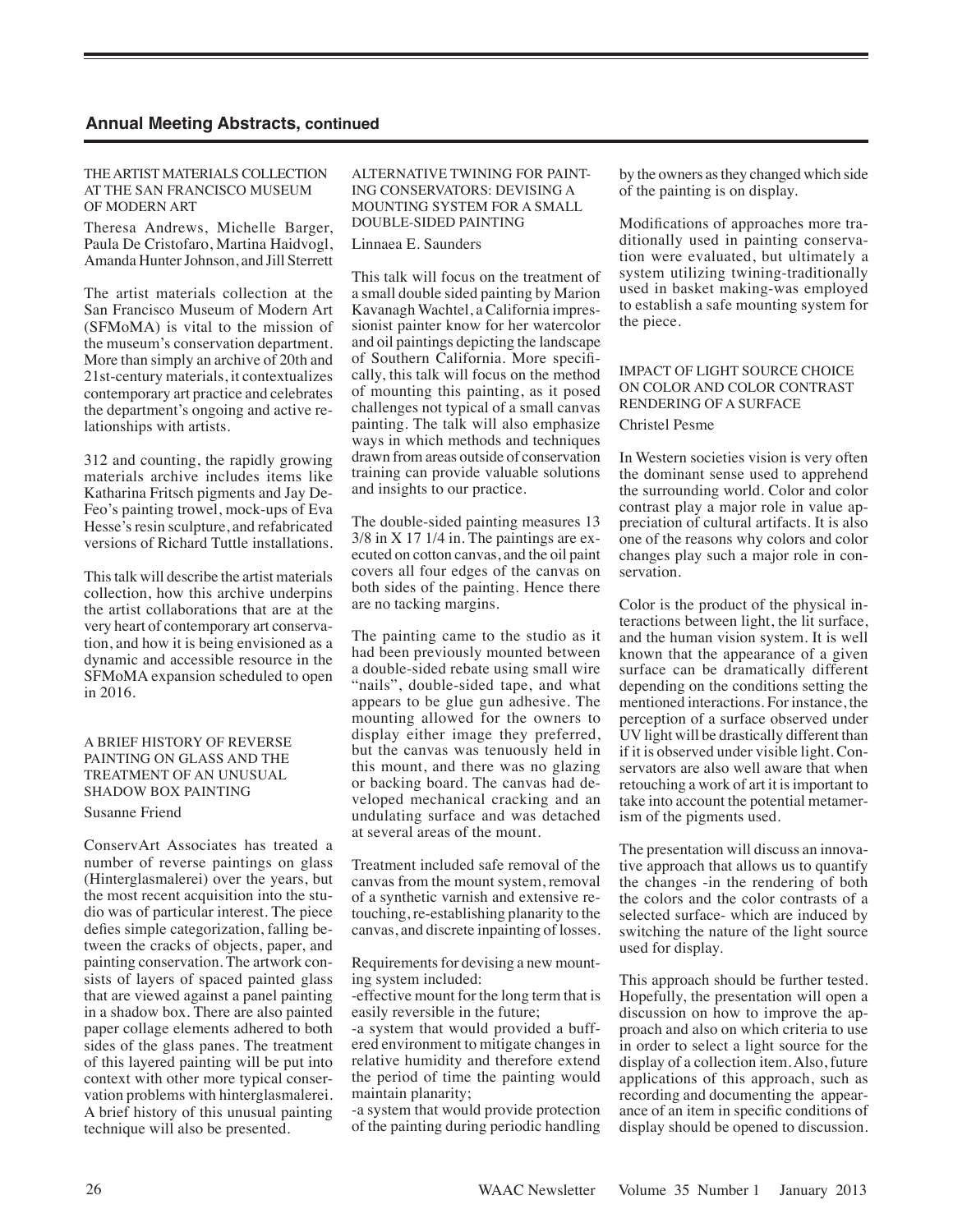## TRADITIONAL TECHNIQUES AND MATERIALS FOR MODERN CONSER-**VATION**

Nancy Fonicello

The conservation treatment of Native American ethnographic materials often requires carefully considered loss compensation so that damaged objects may be safely handled or displayed. Though modern materials can be useful for such treatments, they do not always easily blend with the traditional materials and aesthetic value of such objects, and in some cases their use may be unacceptable to the object's owner or custodian.

This presentation examines the use of traditional materials in combination with modern conservation methods to produce effective preservation treatments which remain true to the artist's intent while maintaining the high standards of good conservation practice. Techniques for loss compensation using custom-tanned leathers, beadwork, and porcupine quillwork for the treatment of Plains Indian art objects are discussed.

## AN EXAMINATION OF LIGHT-INDUCED COLOR CHANGE IN ANOXIC ENCLO-SURES

Vincent Beltran

As a part of its Museum Lighting initiative, the Getty Conservation Institute explored the effects of anoxia on lightinduced color fading for a wide range of colorants. This study builds upon the limited sample sets of previous research and greatly widens the scope of materials subjected to examination to better define the advantages and limitations of lighted display in the absence of oxygen.

The experiment examined 125 paired samples including dry pigments, dyed textiles, organic and aniline-based dyes, gouaches and watercolors, fluorescent inks, and natural history specimens. Each sample was exposed to  $~17.5$ Mlux-hours of halogen lighting in air and near-anoxic conditions with temperature and relative humidity tightly controlled. Color change was determined for each sample by pre- and post-exposure spectrophotometric analysis.

113 of 125 samples (90% of the sample set) exhibited less color change when exposed to light under low-oxygen conditions compared to its behavior in air. Of this subset, 39% displayed color change in anoxia that was between two and four times lower than that observed in air, and 47% showed color change in anoxia reduced by a factor of four or more. In contrast, six samples exhibited greater color change in anoxia than in air, including three samples of Prussian blue watercolor, and six samples showed similar color change in the two environments.

Current research seeks to incorporate use of the micro-fading tester with the environmental control and monitoring provided by the previous experimental setup to allow for more rapid assessments of lightfastness and an examination of color change kinetics in air and anoxic environments.

# THE TREATMENT OF A NEW IRELAND TATANUA MASK Siska Genbrugge

In the summer of 2009 the Los Angeles County Museum of Art (LACMA) made preparations to display its collection of art from the Pacific Islands. One of the objects is a New Ireland Tatanua mask (M.71.73.149) that required treatment prior to display.

The object is made of a cane framework tied together with strings, covered with barkcloth, and decorated with white lime, shells, fibers, and pigment in red, white, and black. A fragmentary light colored fibrous cloth is attached to the base of the mask and covers the neck of the wearer. This cloth has been identified as barkcloth derived from Mulberry tree inner bark.

The fibrous cloth fragment was twisted and only attached to the mask by a couple of fibers. Images of the mask dating from 1989 show the barkcloth hidden inside the mask to hide the damage.

For the installation of 2009, curators and conservators agreed that the barkcloth was a part of the object and needed to be displayed. This meant that the fragile barkcloth needed to be unfolded and stabilized. Cheesecloth, a lightweight cotton textile with open weave was selected because of its similar visual properties, workability, and compatibility with the original barkcloth. The treatment was successful and the object is currently on view at LACMA.

### CULTURAL STUDIES AS A COMPONENT OF CONSERVATION RESEARCH: THE CASE OF CALIFORNIA FEATHER-**WORK**

Ellen Pearlstein, Molly Gleeson, Christel Pesme

Native California featherwork is the focus of an important collaborative research project involving UCLA/Getty faculty and alumni and members of the Museum Lighting team at the Getty Conservation Institute. This project began with the goal of understanding color producing mechanisms for feathers used in California regalia and baskets, their susceptibility to fading, and the impact that color loss may have on cultural value.

Unlike many artists' materials, feathers derive their colors from a number of biological pigments, from the nanoscopic feather structure, or from both of these working in combination. Feathers differ in their response to light and ultraviolet energy, yet in many museum collections, feathers are not identified, despite the fact that feather selection represents culturally significant decisions central to the meanings and values of regalia and baskets.

Furthermore, interpreting color loss on feathers is not straightforward, as the color is often not uniform and because the feathers experience damage during bird lifecycle, indigenous use, and exposure while in the museum.

These issues prompted the project team to focus on working with native community members, conservators, curators/ethnologists, and ornithologists to facilitate identification, shared descrip-